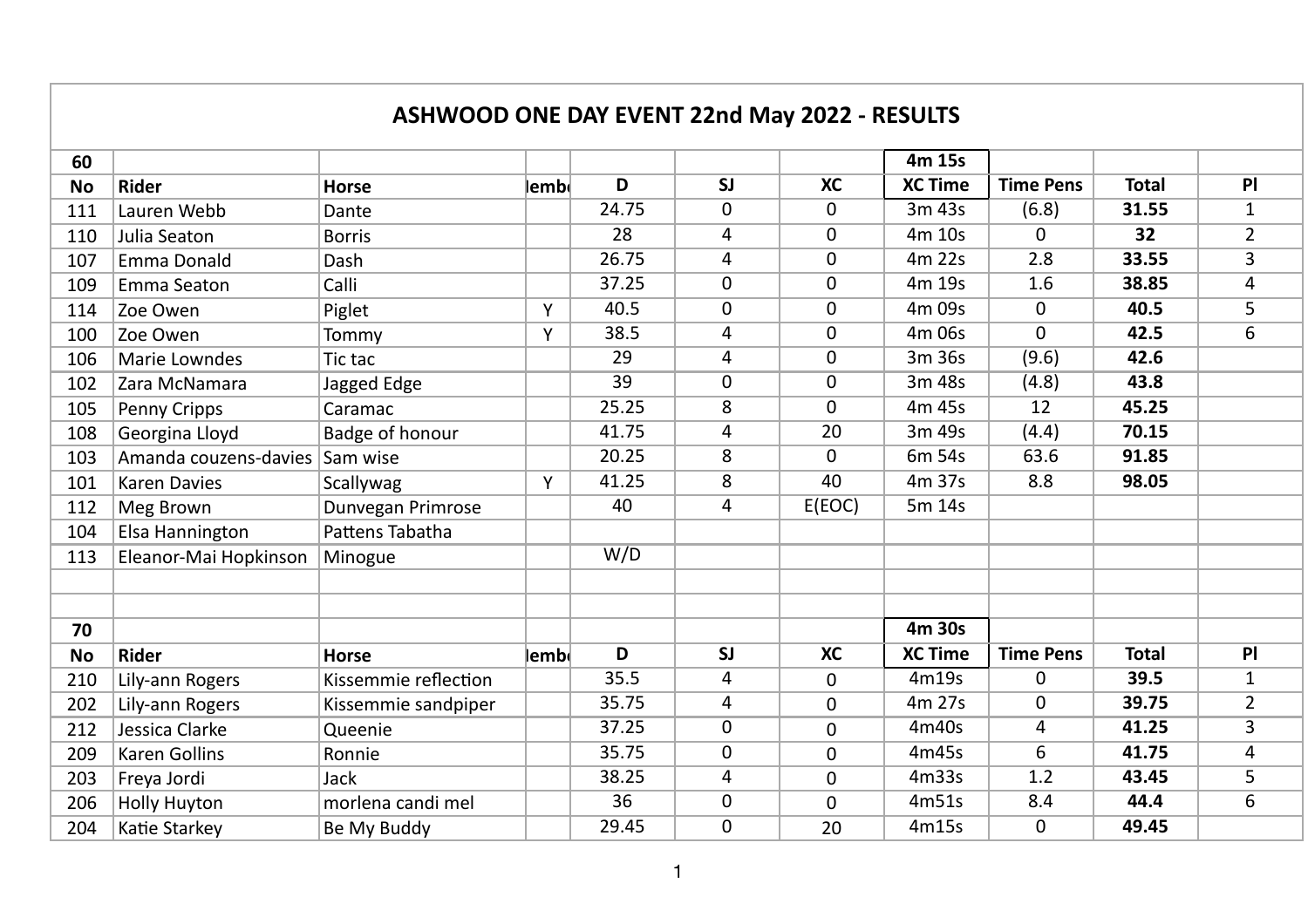|           |                        | <b>ASHWOOD ONE DAY EVENT 22nd May 2022 - RESULTS</b> |       |       |          |              |                |                  |              |                |
|-----------|------------------------|------------------------------------------------------|-------|-------|----------|--------------|----------------|------------------|--------------|----------------|
| 218       | Jessica Fleet          | <b>King Proffs</b>                                   |       | 25.75 | 0        | 20           | 4m57s          | 10.8             | 56.55        |                |
| 214       | lan Fenny              | Eddington                                            |       | 32.75 | 4        | 20           | 4m40s          | 4                | 60.75        |                |
| 213       | Nicola Morgan          | Midsummer Rose                                       |       | 35.75 | 4        | 20           | 4m45s          | 6                | 65.75        |                |
| 215       | <b>Hannah Sinclair</b> | Rhydant flash                                        |       | 35.50 | 4        | 20           | 5m22s          | 20.8             | 80.3         |                |
| 208       | Sarah Reeves           | Time To Dream                                        |       | 34.75 | 20       | 60           | 4m41s          | 4.4              | 119.15       |                |
| 201       | <b>Emily Heathcote</b> | Albert                                               | Y     | 37.5  | 8        | E            |                |                  |              |                |
| 211       | joanne green           | Marley                                               |       | W/D   |          |              |                |                  |              |                |
| 216       | <b>Charles Dicker</b>  | Tegeirian Lizzie Pink                                |       |       |          |              |                |                  |              |                |
|           |                        |                                                      |       |       |          |              |                |                  |              |                |
|           |                        |                                                      |       |       |          |              |                |                  |              |                |
| 80        |                        |                                                      |       |       |          |              | 4m 45s         |                  |              |                |
| <b>No</b> | <b>Rider</b>           | Horse                                                | lembl | D     | SJ       | XC           | <b>XC Time</b> | <b>Time Pens</b> | <b>Total</b> | PI             |
| 313       | Millie                 | William                                              |       | 22    | 4        | $\mathbf{0}$ | 4m29s          | (0.4)            | 26.4         | $\mathbf{1}$   |
| 308       | J.J Rogers             | Seiont tywysog (william)                             |       | 28    | $\Omega$ | $\Omega$     | 4m22s          | (3.2)            | 31.2         | $\overline{2}$ |
|           |                        |                                                      |       |       |          |              |                |                  |              |                |
| 304       | Mollie-mae Hudson      | Rupert                                               |       | 31    | $\Omega$ | $\Omega$     | 4m23s          | (2.8)            | 33.8         | 3              |
| 310       | Helen dolisznyj        | <b>Bold connor</b>                                   |       | 32.75 | 4        | $\Omega$     | 4m31s          | $\Omega$         | 36.75        | 4              |
| 301       | Olivia Wilson          | Ellie's Eclipse                                      |       | 32    | 4        | $\mathbf{0}$ | 4m24s          | (2.4)            | 38.4         | 5              |
| 309       | <b>Becky Knight</b>    | <b>Dharma</b>                                        |       | 32.5  | 0        | $\mathbf{0}$ | 5m18s          | 13.2             | 45.7         | 6              |
| 311       | <b>Charlotte Hynes</b> | The Real Machine                                     |       | 27.75 | 4        | $\Omega$     | 3m47s          | (17.2)           | 48.95        |                |
| 305       | Mia Hughes             | Una                                                  |       | 34.5  | $\Omega$ | 20           | 5m15s          | 12               | 66.5         |                |
| 302       | Vanessa marshall       | Western dixie                                        |       | 37.75 | 4        | 20           | 4m11s          | (7.6)            | 69.35        |                |
| 303       | Giovanni Mereu         | Mary                                                 |       | 25.25 | 12       | E            |                |                  |              |                |
| 307       | Jade Brassington       | <b>Rhein Gold</b>                                    |       | 28.75 | 12       | $\mathsf E$  |                |                  |              |                |
| 312       | <b>Rhian Evans</b>     | Carragh                                              |       | 42    | 4        | E            |                |                  |              |                |
| 205       | Kirstie                | Brandy                                               |       | 35.35 | 0        | $\mathsf E$  |                |                  |              |                |
| 306       | Sarah Reeds            | Dissington 2Time                                     |       | W/D   |          |              |                |                  |              |                |